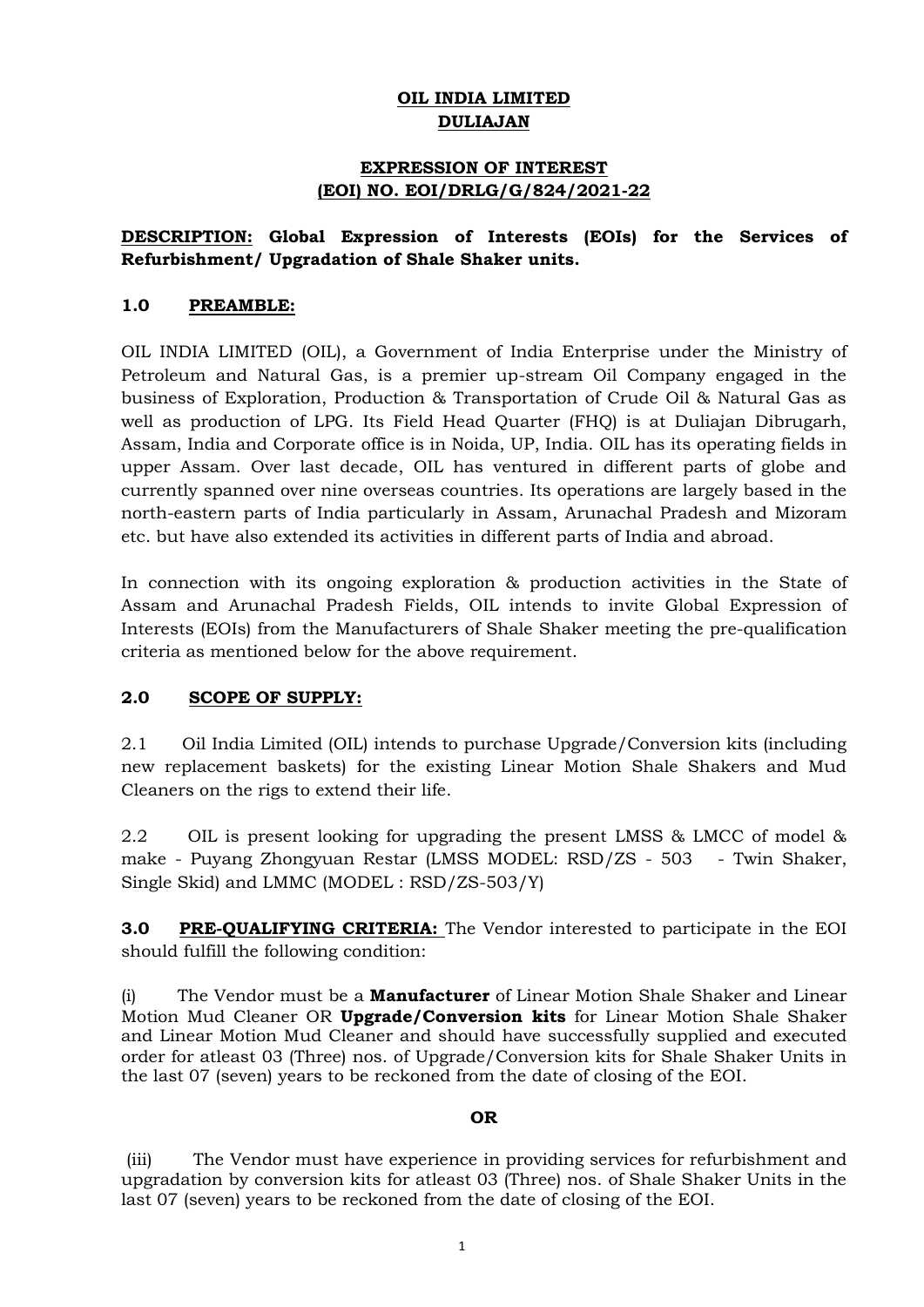(iv) The Upgrade/Conversion Kits must be of plug and play design with minimal/no welding and cutting work at the time of the installation of the kits.

(iv) The Upgrade/Conversion kits should be able to meet the following minimum fluid handling capacity requirement as mentioned below:

a. Minimum 700 GPM with screen API 120 and 12 PPG polymer mud for each basket of Shaker & Minimum 1400 GPM of Mud Handling capacity of Hydro cyclone of LMMC.

- b. G force should be minimum 7.3.
- c. Performance curve meeting this requirement to be submitted.

(v) The Vendor shall have an Annual financial turnover of minimum **Rs 11,68,57,000.00 / USD 1.55 Million** during any of the preceding 03 (three) financial/accounting years reckoned from the original EOI publication date.

(vi)Net worth of Service Provider/Contractor/Vendor must be positive for preceding financial/accounting year.

(vii)Considering the time required for preparation of Financial Statements, if the last date of preceding financial/accounting year falls within the preceding **six months reckoned from the original EOI closing date***(If Central Board of Direct Taxes (CBDT) grants any extension, the same will be applicable)* and the Financial Statements of the preceding financial/accounting year are not available with the bidder, then the financial turnover of the previous three financial/accounting years excluding the preceding financial/accounting year shall be considered. In such cases, the Net worth of the previous financial/accounting year excluding the preceding financial/accounting year shall be considered. However, the vendor has to submit an affidavit/undertaking as per format prescribed in ANNEXURE-C certifying that the Balance Sheet/Financial Statements for the financial year ….....……(as the case may be) has actually not been audited as on the date of publication of the EOI as per format.

## **Note:**

(a) For proof of Annual Turnover & Net worth any one of the following documents must be submitted along with the EOI:

i) A certificate issued by a practicing Chartered/Cost Accountant (with Membership Number and Firm Registration Number), certifying the Annual turnover & Net worth as per format prescribed in **ANNEXURE-B**

#### OR

ii) Audited Balance Sheet along with Profit & Loss account.

Note: In case the Audited Balance Sheet and Profit Loss Account submitted along with the EOI are in currencies other than INR, the Vendors/Contractors/Service Providers shall have to convert the figures in equivalent INR considering the prevailing conversion rate on the date on which the Audited Balance Sheet and Profit & Loss Account is signed. A CA Certificate is to be submitted by the Service Provider/ Contractor/ Vendor regarding converted figures in equivalent INR.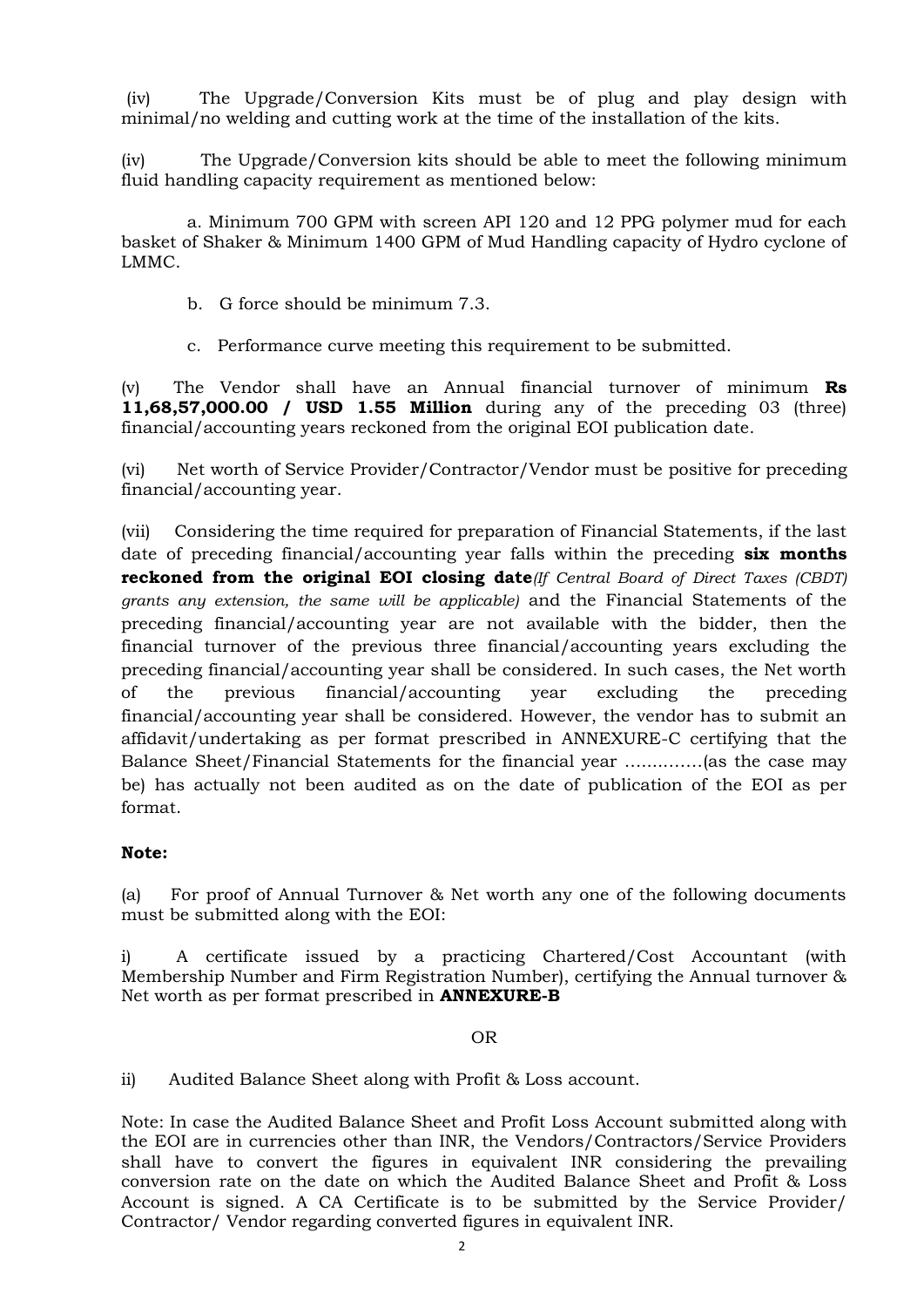**4.0 DOCUMENTS TO BE SUBMITTED:** The following documents shall be submitted with the EOI in support of experience:

- **a.** Pursuant to Clause No. 3.0 above,a statement to be furnished by the Vendor in a tabular form as per Annexure-A along with documentary evidence of successful execution of supply orders as per 3.1(i) &(ii) under pre-Qualifying criteria as stated above, should be in the form of photocopies of Letter of Intent/Purchase order(s) along with Copies of sealed & signed commissioning certificate from end users in respect of all the three executed order(s) (OR) copies of corresponding contracts/work orders and completion certificates/ payment certificates issued by client(s).
- b. Vendors must provide Brochures/Catalogues and any other technical literature regarding their Upgrade/Conversion Kit offerings.

## **5.0 GENERAL NOTES:**

- (i) All documents submitted alongwith the EOI must be self-certified by the Vendor/Contractor/Service Provider and should be clear & legible.
- (ii) The EOI is liable to be ignored in case of submission of any misleading / false representation by the Vendor/Contractor/Service Provider.
- (iii) OIL INDIA LIMITED reserves the right to ignore any or all EOIs and also to curtail/enhance the scope of work stated above, if required, without assigning any reason thereof.
- (iv) Failure to provide any of the listed documents or information with requisite proof(s) shall negatively affect the qualification to participate in the EOI. Notwithstanding the submission of this documentation, OIL is neither committed nor obliged to include any party in the tender list or award any form of contract to any participant.
- **5.1** Based on the responses received against this invitation, OIL intends to shortlist the Vendors/Firms who meet the minimum qualifying criteria given in Clause 3.0 above. Bids may be then invited from those short-listed Vendors/Firms through formal Tendering specifying detailed BEC/BRC for award of contract.

## **6.0 SUBMISSION OF EOI:**

6.1 The interested parties shall submit the EOI along with the following details:

## **EOI No: EOI/DRLG/G/824/2021-2022**

**Description:** Global Expression of Interests (EOIs) for the Services of Refurbishment/ Upgradation of Shale Shaker units.

## **Experience of the firm:**

- A. Name of the party:
- B. Contact details: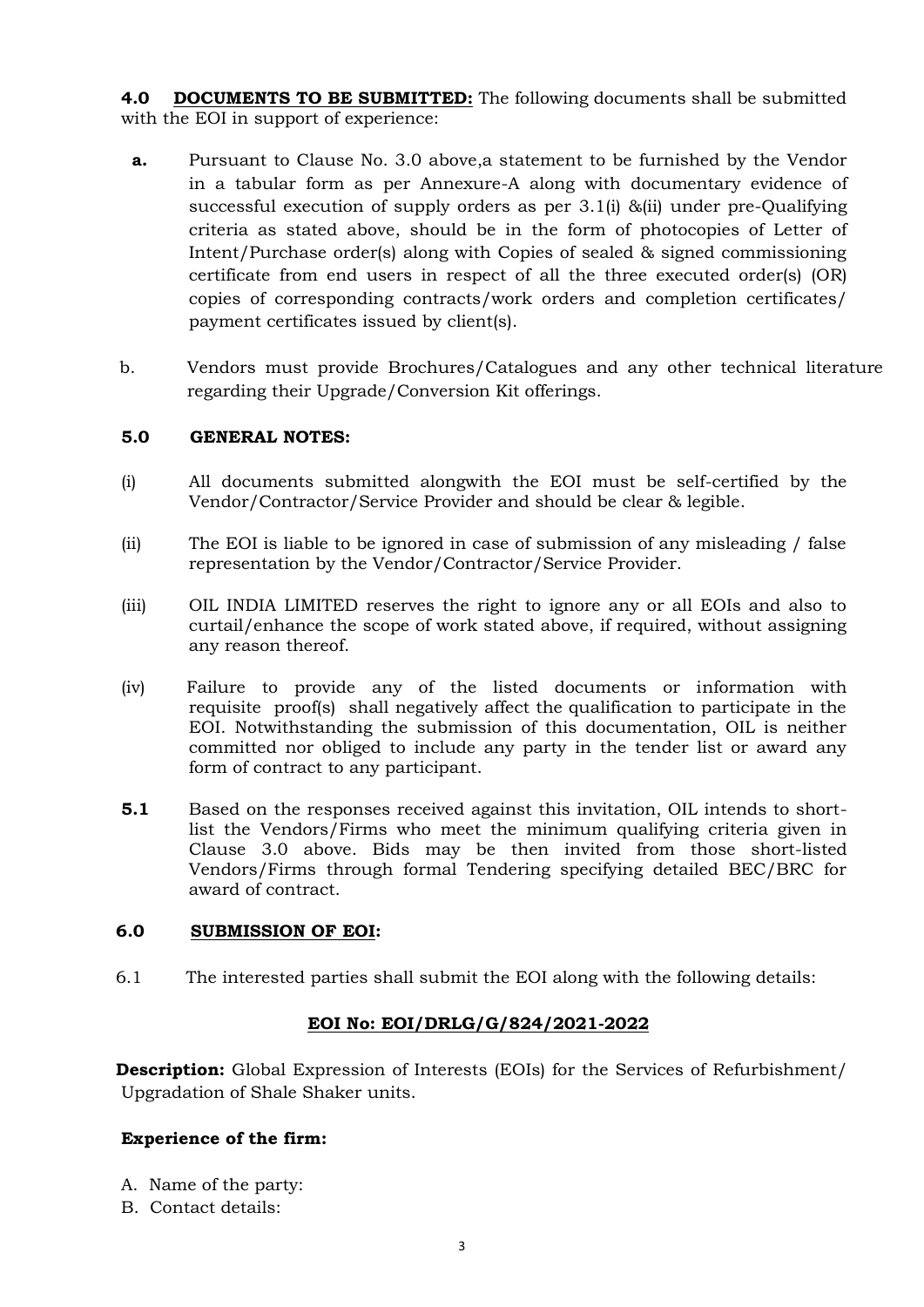# C. List of successful jobs

| Sl. No.   Client Name   Year   Type of jobs carried   Project Quantity and |     |  |      |  |
|----------------------------------------------------------------------------|-----|--|------|--|
|                                                                            | out |  | Cost |  |
|                                                                            |     |  |      |  |
|                                                                            |     |  |      |  |
|                                                                            |     |  |      |  |

6.2 Interested parties meeting the pre-qualifying criteria as above are invited to submit their EOI at our e-mail id: [eoi\\_contracts@oilindia.in](mailto:eoi_contracts@oilindia.in) or [karishma.doley@oilindia.in](mailto:karishma.doley@oilindia.in) within **15 days from the date of publication i.e within 24.03.2022 till 15:00 Hrs (IST)**, followed by hard copies of the same through courier/post super-scribing **"Expression of Interest (EOI) NO. EOI/DRLG/G/824/2021-22 for Services of Refurbishment / Upgradation of Shale Shaker"** at the following address:

# **GM-CONTRACTS (HoD) CONTRACTS DEPARTMENT OIL INDIA LIMITED P.O. DULIAJAN-786602 DIST. DIBRUGARH, ASSAM, INDIA**

6.3 The offer(s) may also be uploaded in Parties' FTP server / File sharing website (portal) and the link(s) may be provided to us at our e-mail within above specified period.

6.4 The offer(s) should have clear indication whether the same meet the Pre-qualifying criteria.

6.5 The EOI(s) should have clear indication of meeting the requisite experience and Financial criteria as mentioned in Pre-qualifying criteria.

**7.0** For clarifications, if any, the interested party may contract the following email addresses:

- a. [ssgogoi@oilindia.in](mailto:ssgogoi@oilindia.in)
- b. [buburaj\\_brahma@oilindia.in](mailto:buburaj_brahma@oilindia.in)
- c. [karishma.doley@oilindia.in](mailto:karishma.doley@oilindia.in)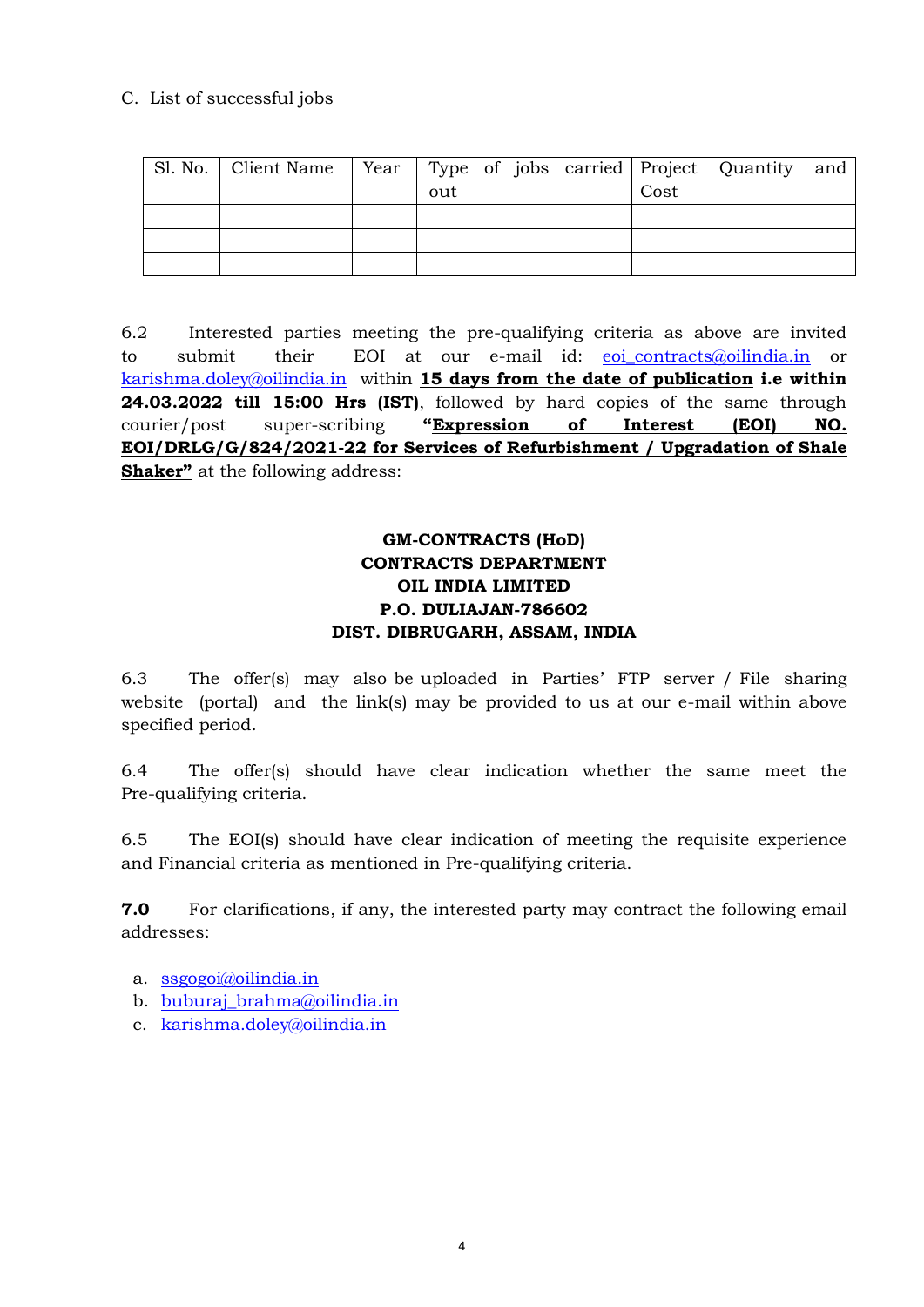## **ANNEXURE-A**

## **Experience Statement of Vendor/Service Provider**

Experience of providing services as mentioned in 3.0 above during the last 07 (seven) years from the date of closing of the EOI.

| S1.<br>No      | Contract<br>No/PO<br>No. | Name<br>& contact<br>details of<br>client/Rig<br>Name | Place of<br>Operation | Details<br>of<br>Services<br>carried<br>out | Commissioning<br>date of the<br>Equipment | Start date<br>of contract | End date<br>of<br>contract | Remarks-<br>if any |
|----------------|--------------------------|-------------------------------------------------------|-----------------------|---------------------------------------------|-------------------------------------------|---------------------------|----------------------------|--------------------|
| 1              |                          |                                                       |                       |                                             |                                           |                           |                            |                    |
| $\overline{a}$ |                          |                                                       |                       |                                             |                                           |                           |                            |                    |
| 3              |                          |                                                       |                       |                                             |                                           |                           |                            |                    |
| 4              |                          |                                                       |                       |                                             |                                           |                           |                            |                    |
| 5              |                          |                                                       |                       |                                             |                                           |                           |                            |                    |

N.B: Please add rows & extra sheets if required.

Signature & Name of personnel:

Seal of Bidder Name of Vendor:

**\*\*\*\*\*\*\*\*\*\*\*\***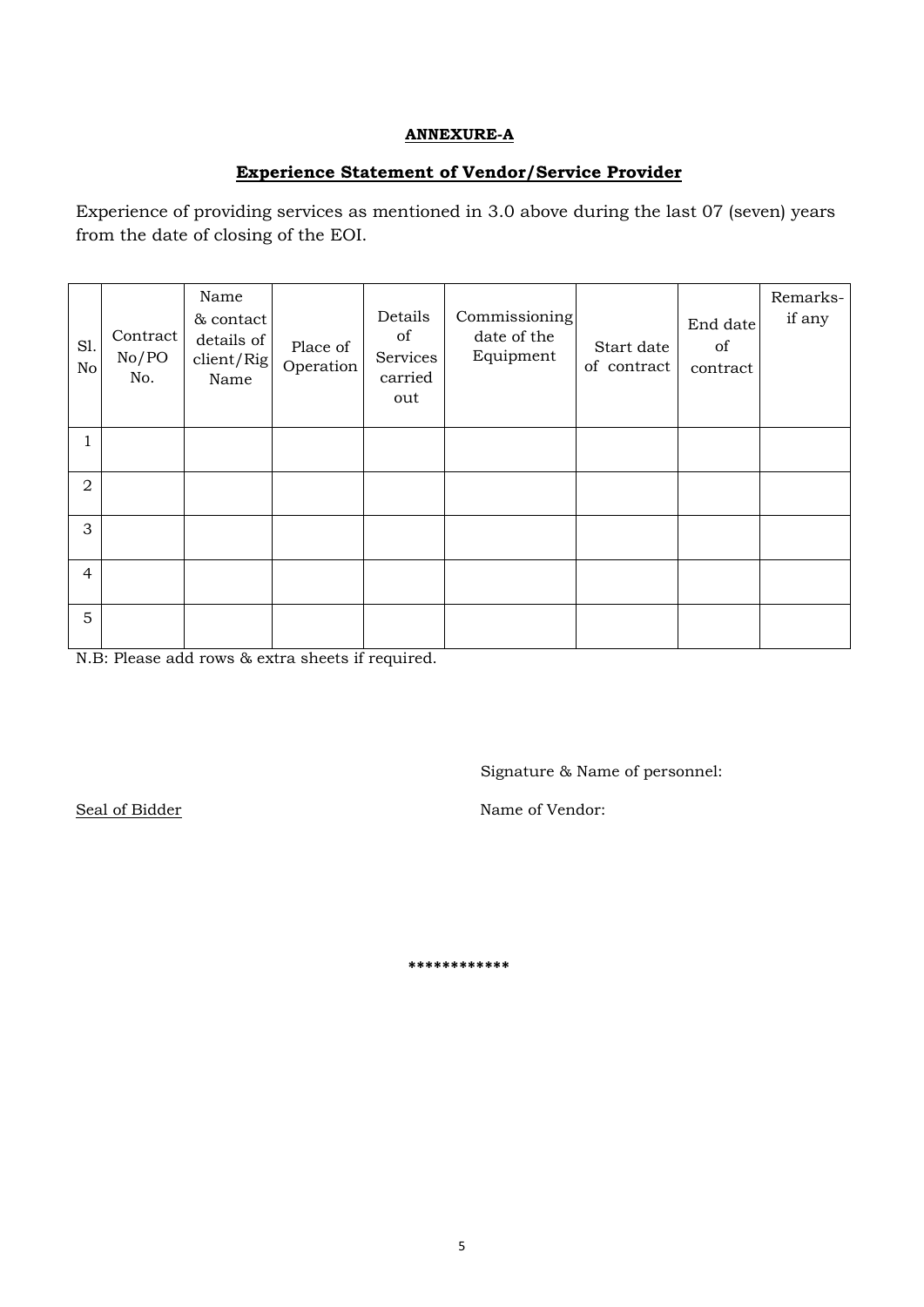#### **ANNEXURE – B**

#### **CERTIFICATE OF ANNUAL TURNOVER & NET WORTH**

TO BE ISSUED BY PRACTISING **CHARTERED ACCOUNTANTS' FIRM** ON THEIR LETTER HEAD

### **TO WHOM IT MAY CONCERN**

 This is to certify that the following financial positions extracted from the audited financial statements of M/s.......................................... (Name of the Vendors/Contractors/Service Providers) for the last three (3) completed accounting years upto ……………..**(as the case may be)** are correct.

| <b>YEAR</b> | <b>TURN OVER</b><br>In INR (Rs.) Crores/<br>US \$ Million) | <b>NET WORTH</b><br>In INR (Rs.) Crores/<br>US \$ Million) |  |  |
|-------------|------------------------------------------------------------|------------------------------------------------------------|--|--|
|             |                                                            |                                                            |  |  |
|             |                                                            |                                                            |  |  |
|             |                                                            |                                                            |  |  |

**\***Rate of Conversion (if used any): USD 1.00 = INR..........

Place: Date:

Seal:

Membership No. : Registration Code:

Signature